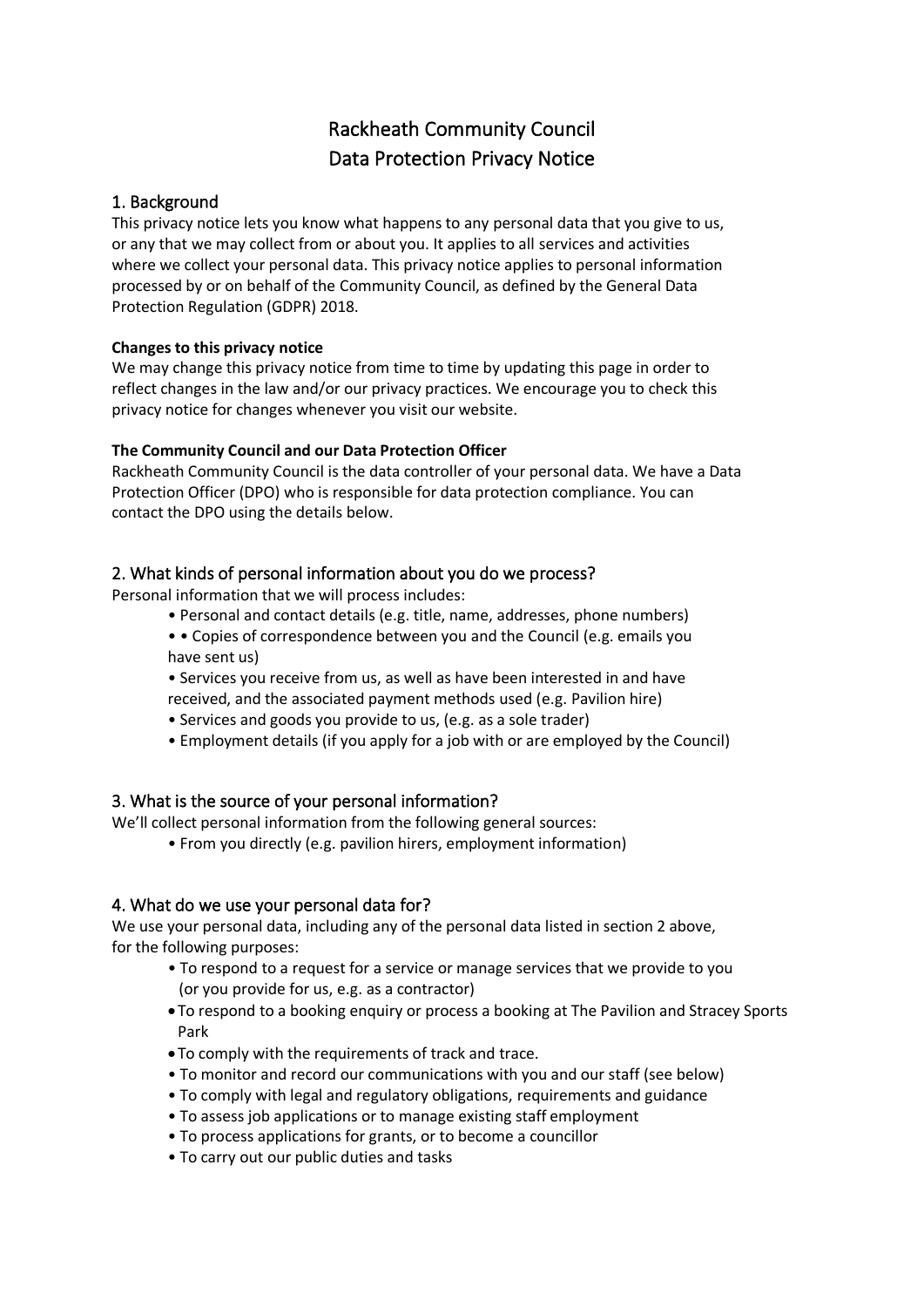We will never use your personal information for purposes other than those for which it was provided or obtained without first obtaining your consent.

## 5. What are the legal grounds for our processing of your personal information (including when we share it with others)?

We rely on the following legal bases to use your personal data:

• Where it is needed to provide you with services, such as processing requests for information or services that you make to the Council, or providing services to you (such as Pavilion hire), and at all stages and activities relevant to managing services provided to you

• To comply with our legal obligations

• For a public task, such as performing a task in the public interest or for our official functions, where the task or function has a clear basis in law

• With your consent, such as when you have given us clear consent to process your data for a specific purpose

#### 6. When do we share your personal information with other organisations?

We may share information with the following third parties for the purposes listed above:

• Governmental and regulatory bodies, e.g. the District or County Council

• Other organisations and businesses who provide services to us such as back-up and email hosting providers, IT software and maintenance providers, document storage providers and suppliers of other back office functions

- Our bank (e.g. for making payments to you)
- Our auditors

# 7. How and when can you withdraw your consent?

Where we rely on your consent to process personal data, you can withdraw this at any time by contacting us using the details below, or via our website.

# 8. Is your personal information transferred outside the UK or the EEA?

We are based in the UK but sometimes your personal information may be transferred outside the European Economic Area. If we do so we'll make sure that suitable safeguards are in place, for example by using approved contractual agreements, unless certain exceptions apply.

# 9. What should you do if your personal information changes?

You should tell us so that we can update our records using the contact details below or via our website. We will then update your records if we can.

# 10. For how long is your personal information retained by us?

Unless we explain otherwise to you, we will hold your personal information based on the following criteria:

- For as long as we are required to in line with legal and regulatory requirements or guidance
- For the purpose of track and trace name and contact details are held for 21 days.
- For as long as we have reasonable needs, such as managing our relationship